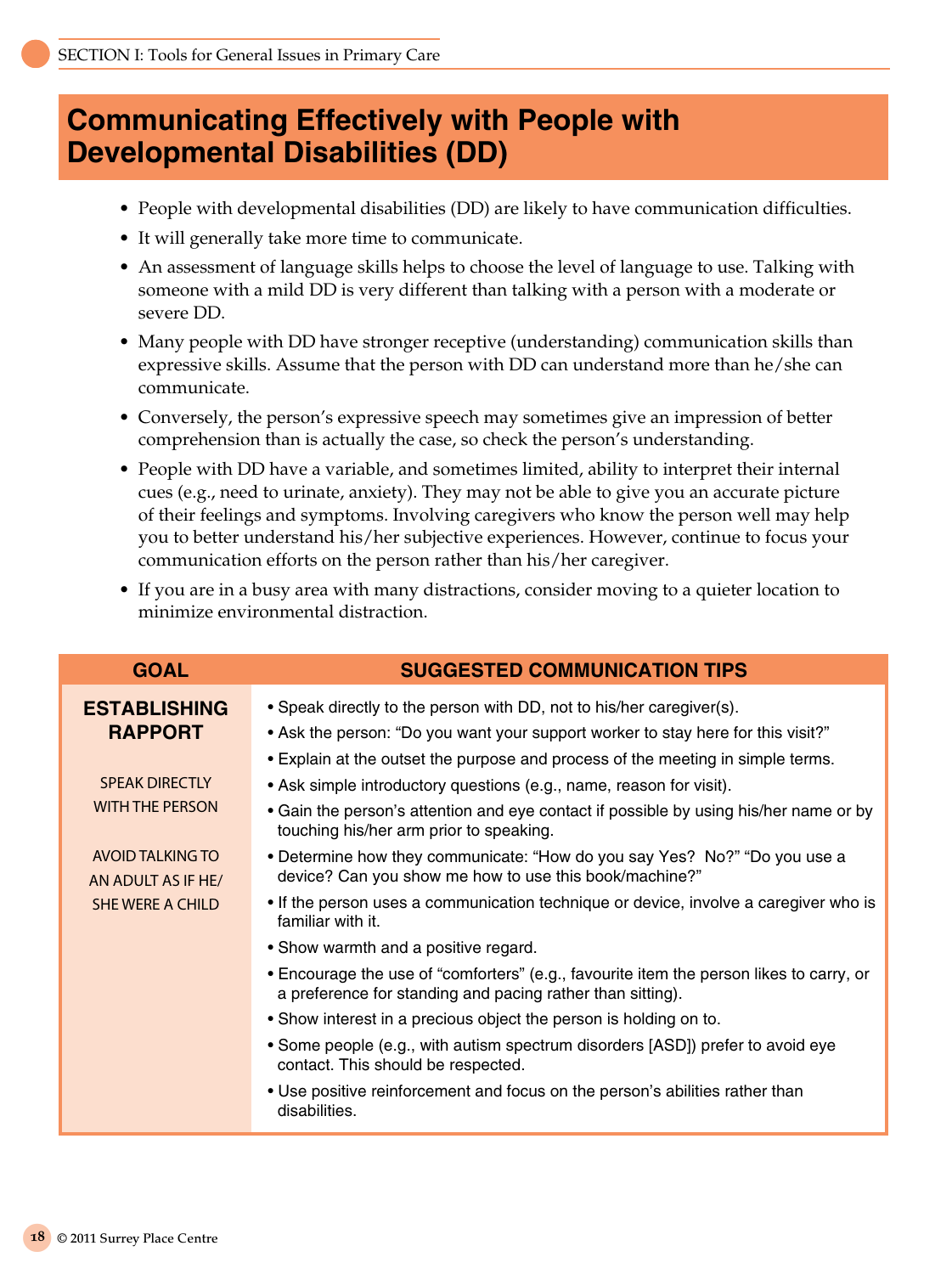$\bullet$ 

| <b>GOAL</b>                                                                         | <b>SUGGESTED COMMUNICATION TIPS</b>                                                                                                                                                                                                                                                                                               |
|-------------------------------------------------------------------------------------|-----------------------------------------------------------------------------------------------------------------------------------------------------------------------------------------------------------------------------------------------------------------------------------------------------------------------------------|
| <b>CHOOSING</b><br><b>APPROPRIATE</b><br><b>LANGUAGE</b>                            | • Use plain language. Avoid jargon.<br>• Use short, simple sentences.<br>• Use concrete as opposed to abstract language, for example:<br>"Show me"; "Tell me"; "Do this" (with gesture); "Now."<br>"Come with me"; "I'm going to"                                                                                                 |
| <b>USE CONCRETE</b><br><b>LANGUAGE</b>                                              | • Use "Put your coat on" instead of "get ready."<br>• Use "Are you upset? Are you sad? Are you happy?" instead of "What are you<br>feeling?"                                                                                                                                                                                      |
| <b>AVOID SHOUTING</b>                                                               | • The concept of time is abstract and may be difficult to comprehend. Use examples<br>from daily and familiar routines (e.g., breakfast, lunch, dinner, bedtime).<br>• Ask or test whether the person wants you to refer to him or her in the third person<br>(e.g., he, she, or name) rather than the second person (e.g., you). |
| <b>LISTENING</b>                                                                    | • Let the person know when you have understood.<br>. Tell him or her when you do not understand.                                                                                                                                                                                                                                  |
| <b>LISTEN TO WHAT THE</b><br><b>PERSON SAYS</b>                                     | • Be sensitive to cues and tone of voice.<br>. It may be difficult to read facial expressions or body language because of<br>differences in muscle tone. You may need to check/validate your perceptions.                                                                                                                         |
| <b>ALLOW ENOUGH</b><br><b>TIME</b>                                                  | . Tell the person when you do not understand him/her.<br>• Be aware that the visit will likely take more time than usual and that several<br>consultations may be required to complete a full assessment.                                                                                                                         |
| <b>EXPLAINING</b><br><b>CLEARLY</b>                                                 | • Speak slowly. Do not shout.<br>. Pause frequently, so as not to overload the person with words.<br>• Give the person with DD enough time to understand what you have said and to                                                                                                                                                |
| <b>EXPLAIN WHAT WILL</b><br><b>HAPPEN BEFORE YOU</b><br><b>BEGIN</b>                | respond.<br>• Rephrase and repeat questions, if necessary, or write them out.<br>• Check understanding. Ask the person:<br>"Can you explain what I just said?"                                                                                                                                                                    |
| <b>TELL AND SHOW</b><br><b>WHAT YOU ARE</b><br><b>GOING TO DO</b><br><b>AND WHY</b> | "Can you explain what I am going to do and why?"<br>. If you are unsure whether the person has understood, ask, "Can you repeat what I<br>said in your own words?"                                                                                                                                                                |
| <b>COMMUNICATING</b><br><b>WITHOUT WORDS</b>                                        | . People with poor language understanding rely on routines and cues from their<br>environments to understand or anticipate what will happen.<br>• Use pictures or simple diagrams and gestures (e.g., basic sign language).                                                                                                       |
| <b>USE VISUAL AIDS</b>                                                              | • Some people with DD may express themselves only in writing.<br>• Allow them to handle and explore equipment.                                                                                                                                                                                                                    |
| <b>ACT OR</b><br><b>DEMONSTRATE</b>                                                 | • Act out actions or procedures.<br>. Use picture language when explaining; find signs in their communication book:<br>"It looks like " (point to objects familiar to the person with DD).<br>• Point to a body part or mime a procedure (e.g., checking ears).                                                                   |
|                                                                                     |                                                                                                                                                                                                                                                                                                                                   |